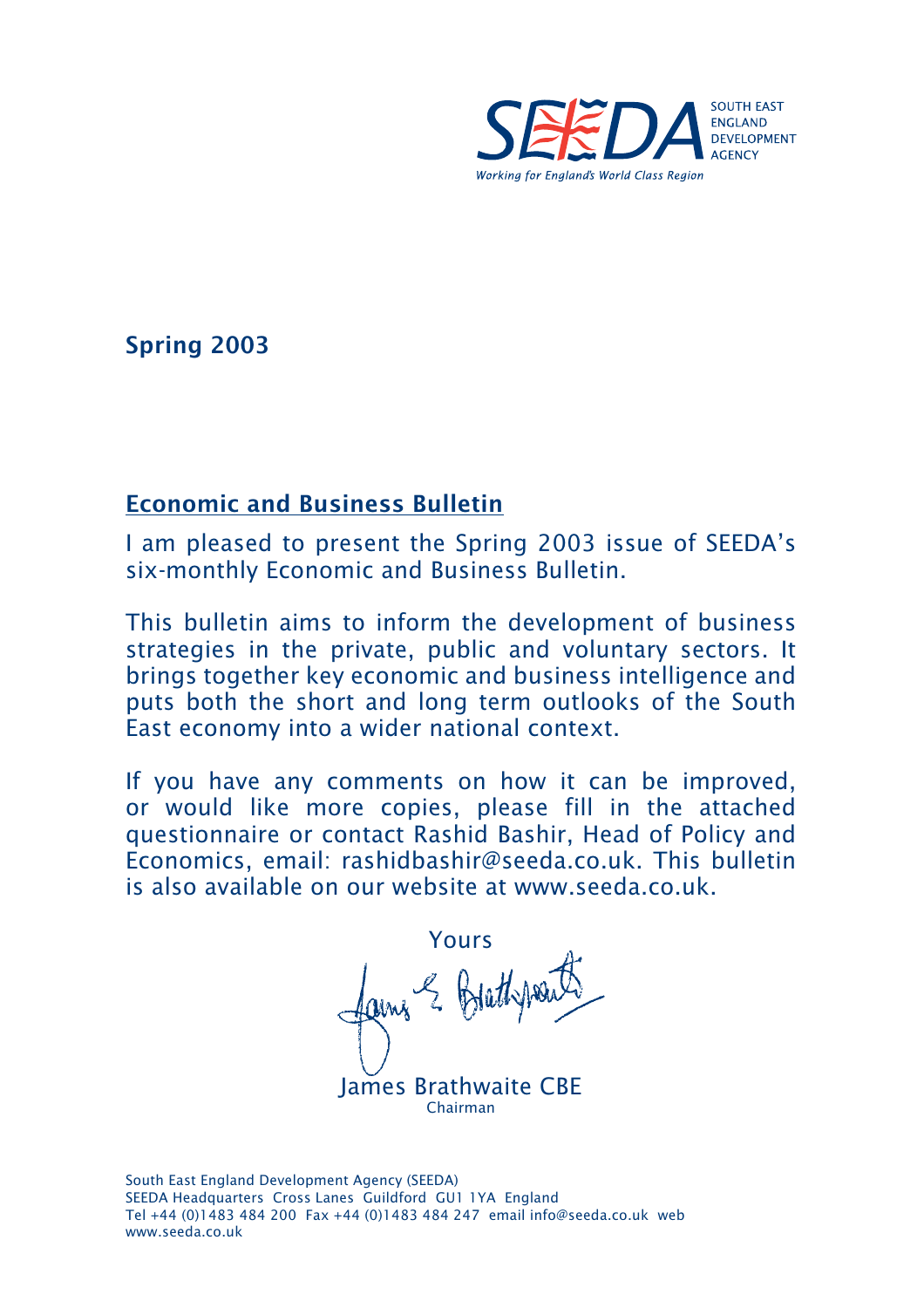# **Contents**

|                                | <b>Introduction</b>      |                                              |                 |  |
|--------------------------------|--------------------------|----------------------------------------------|-----------------|--|
|                                | <b>Executive summary</b> |                                              |                 |  |
|                                |                          | 1 Key facts                                  | 5               |  |
|                                | 1.1                      | Total output and industrial composition      | 5               |  |
|                                | 1.2                      | Population                                   | 5               |  |
|                                | 1.3                      | The labour force                             | 5               |  |
|                                | 1.4                      | Employment                                   | 5               |  |
|                                | 1.5                      | Incomes and spending                         | $6\phantom{1}6$ |  |
|                                | 1.6                      | <b>Environmental assets</b>                  | $6\phantom{1}6$ |  |
|                                | 1.7                      | Untapped potential                           | $6\phantom{1}6$ |  |
|                                | 1.8                      | Budget 2003: Implications for the South East | $\overline{7}$  |  |
|                                |                          | 2 The short term outlook                     | 8               |  |
|                                | 2.1                      | Total output and sectors                     | 8               |  |
|                                | 2.2                      | <b>Employment and unemployment</b>           | 8               |  |
|                                | 2.3                      | Incomes and spending                         | 9               |  |
|                                | 2.4                      | The housing market                           | 9               |  |
|                                | 2.5                      | Tourism in the region                        | 9               |  |
|                                | 2.6                      | Inward investment                            | 9               |  |
| 3 The medium/long term outlook |                          |                                              | 10              |  |
| 3.1                            |                          | Total output and sectors                     |                 |  |
|                                | 3.2                      | <b>Employment and unemployment prospects</b> | 11              |  |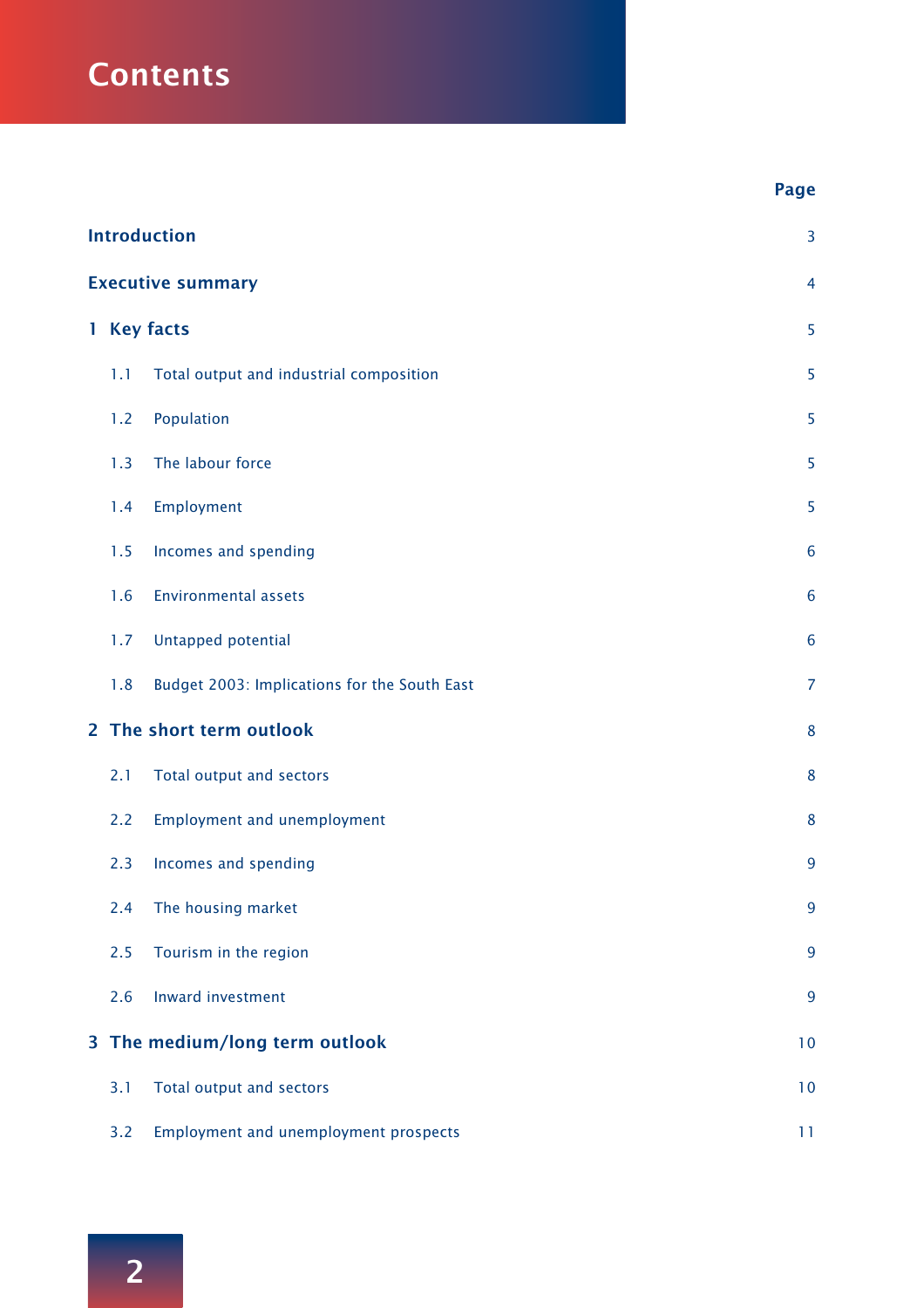This report assesses the recent performance of the South East economy and its likely development over the medium to long term. Its intention is to help inform strategic decision-making by businesses, public and voluntary sector organisations.

This report examines the prospects for economic growth, the labour market, income and spending, housing and inward investment, based on the analysis carried out by Experian Business Strategies in January 2003.

If you have any queries regarding this bulletin or its contents, please contact Rashid Bashir, Head of Policy and Economics (01483 500719), email: rashidbashir@seeda.co.uk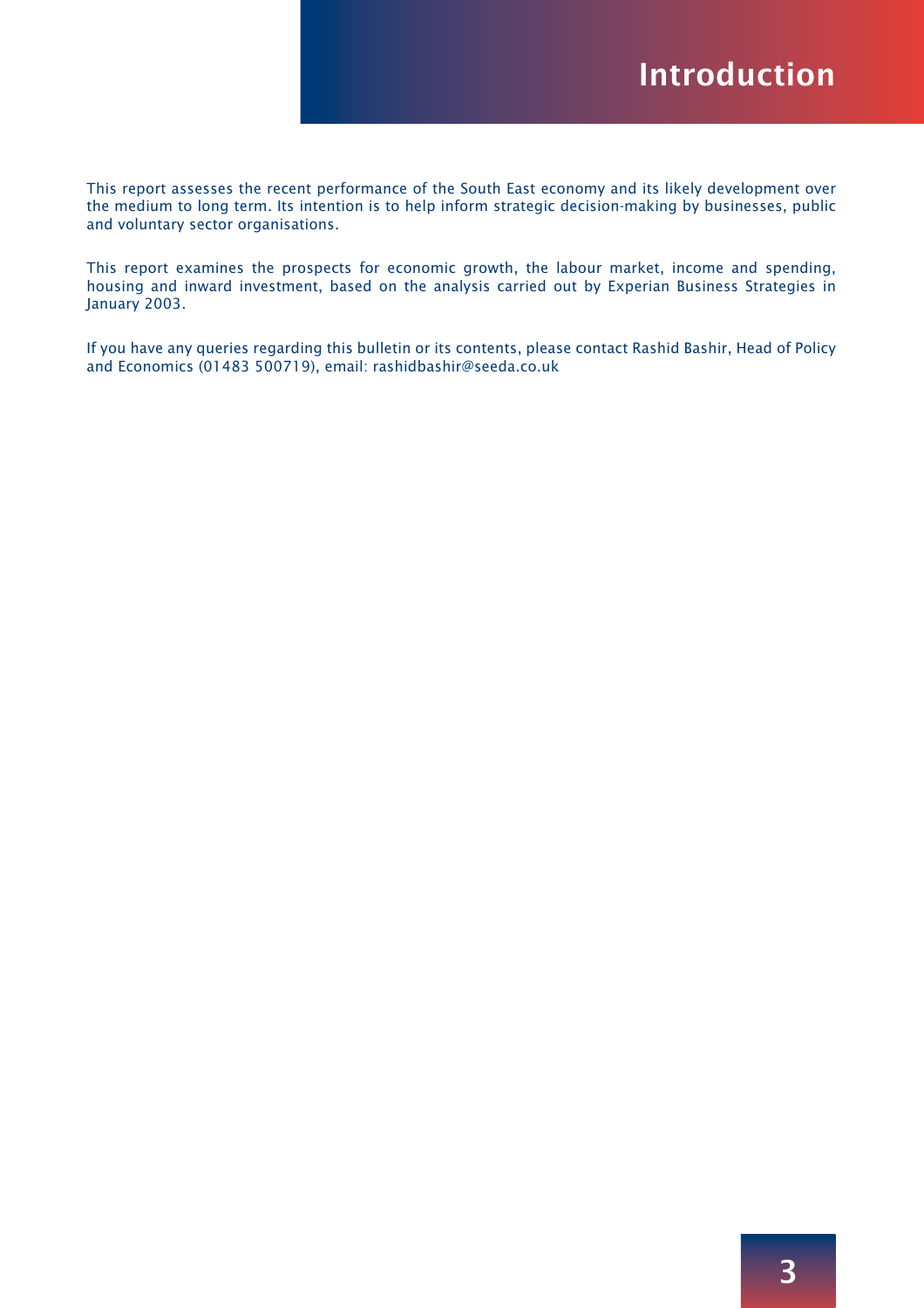## Executive summary

- Economic growth in the South East is expected to pick up in 2003 after the slowdown in 2002. However, the upturn is unlikely to take hold until the second half of the year when war related uncertainty diminishes and external demand begins to accelerate.
- In the medium term, growth in the South East is forecast to be driven by financial and business services, transport and communications and strong investment in the public sector. Manufacturing is expected to climb out of recession as we move through 2003, although growth is expected to be modest.
- The labour market reacted to the economic slowdown in 2002 with modest declines in employment in the region – the first time since the recession in the early 1990s. Even so, unemployment rates in the region remained well below the national average and employment growth is expected to resume in 2003.
- Growth in household disposable incomes has slowed in response to lower employment last year, and is to be affected in 2003 by increases in National Insurance contributions. The slowdown in income growth, combined with falling consumer confidence, is forecast to lead to slower consumer spending growth.
- Long term prospects for the South East economy are positive. Both Gross Domestic Product (GDP) and employment in the region are expected to grow faster than the national average.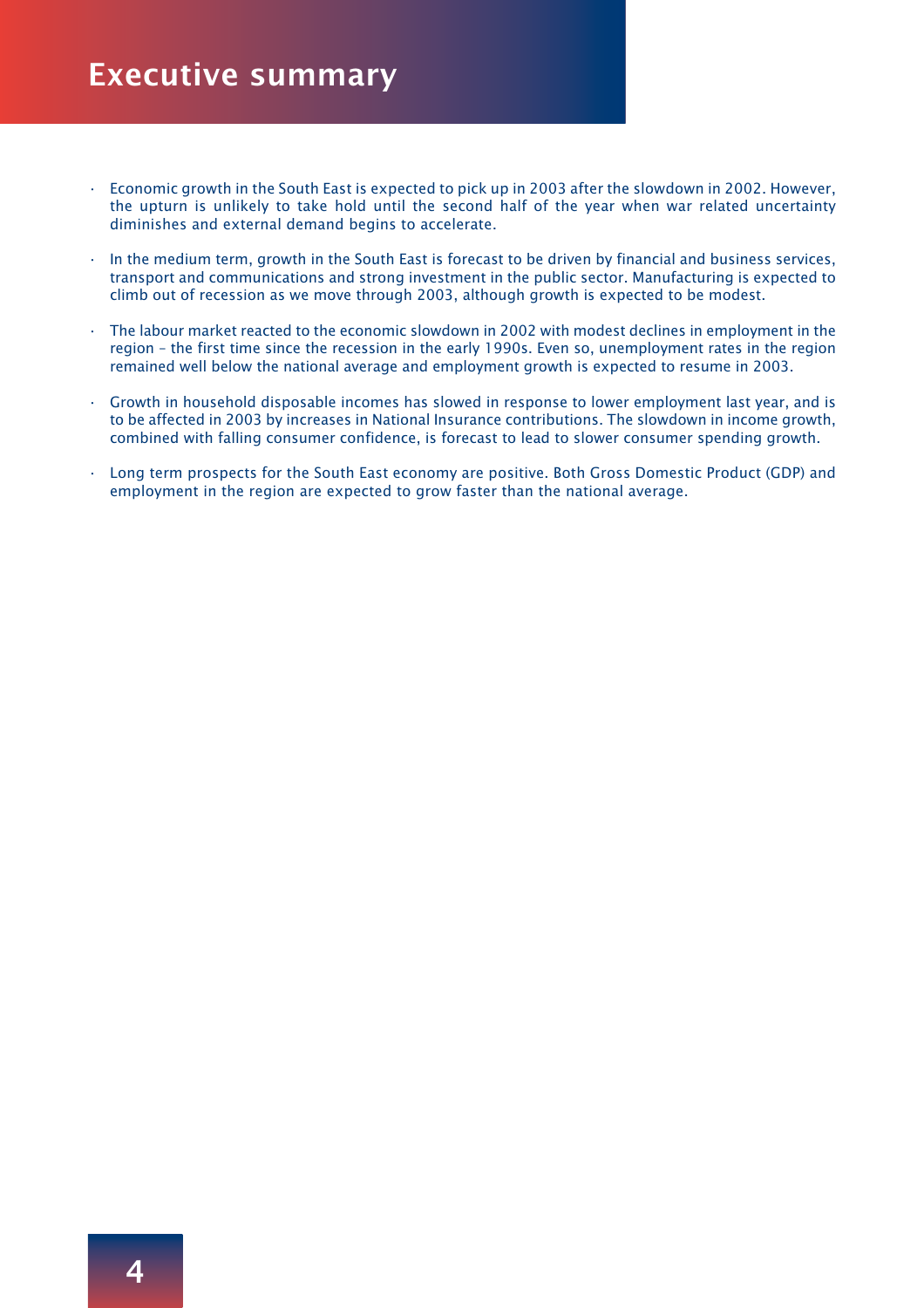Key facts

#### *1.1 Total output and industrial composition*

The South East economy is forecast to account for 15.1% of total UK output in 2003, with a GDP of approximately £146 billion (current prices).

Output per head in 2003 is estimated at just over £18,000 (current prices) in the South East, £1,735 higher than the UK average.

South East GDP is expected to grow by 3.1% in 2003, well ahead of the UK average (2.4%). This marks a continuation in the trend for growth in the South East to exceed that recorded across the rest of the UK.

The South East economy is more dependent on financial and business services and distribution, hotels and catering than the national average, with almost half of all activity in the region in these two sectors.

## *1.2 Population*

The total population of the South East is approximately 8.1 million equivalent to 13.7% of the UK total. Population growth over the last decade has been faster in the South East (5.4%) than the UK as a whole.

## *1.3 The labour force*

The labour force of the South East currently numbers 4.2 million. This equates to an economic activity rate (the proportion of the working age population participating in the labour market) of 85.4%. This is higher than in any other UK region.

The South East also compares favourably in terms of unemployment. The International Labour Organisation (ILO) unemployment rate (a wider measure than the claimant count) is currently 3.5% of the workforce, significantly below the national average of  $5.3\%$ <sup>1</sup>.

As of the end of 2002, approximately 48.5% of the working age population in the South East were qualified to NVQ Level 3 or above, compared to 44.1% across the UK as a whole<sup>2</sup>.

## *1.4 Employment*

In 2003 we estimate there will be 3.6 million employees in employment in the South East, equivalent to 14.1% of the UK total. Employment growth has averaged 2.1% across the region over the past decade, substantially ahead of the national average. Employment in the South East fell marginally last year, although a recovery is expected throughout 2003.

The service sector dominates employment in the South East. More than three quarters of jobs in the region are concentrated in three sectors – 'other' (mainly public) services, distribution, hotels and catering and financial and business services. Manufacturing industries account for just 10.8% of jobs. However, manufacturing is concentrated in relatively high value added sectors, making the South East the UK's largest manufacturing region in terms of value added.

<sup>&</sup>lt;sup>1</sup>International Labour Organisation (ILO) unemeployment, the measure used by the Labour Force Survey. This records as unemployed, those who have undertaken no paid work in reference week, are starting, or are available to start workin the the next fortnight and have actively sought work in the preceding four weeks.

 $2$ NVQ Level 3 is equivalent to GNVQ - advanced level, A level or equivalent (2 or more), RSA advanced diploma, BTEC national/ONC/OND etc., City and Guilds advanced Craft, Scottish certificate of 6<sup>th</sup> year studies (Scottish CSYS) (67%), SCE higher or equivalent (67%), AS-level or equivalent (4 or more), Trade apprenticeships (50%).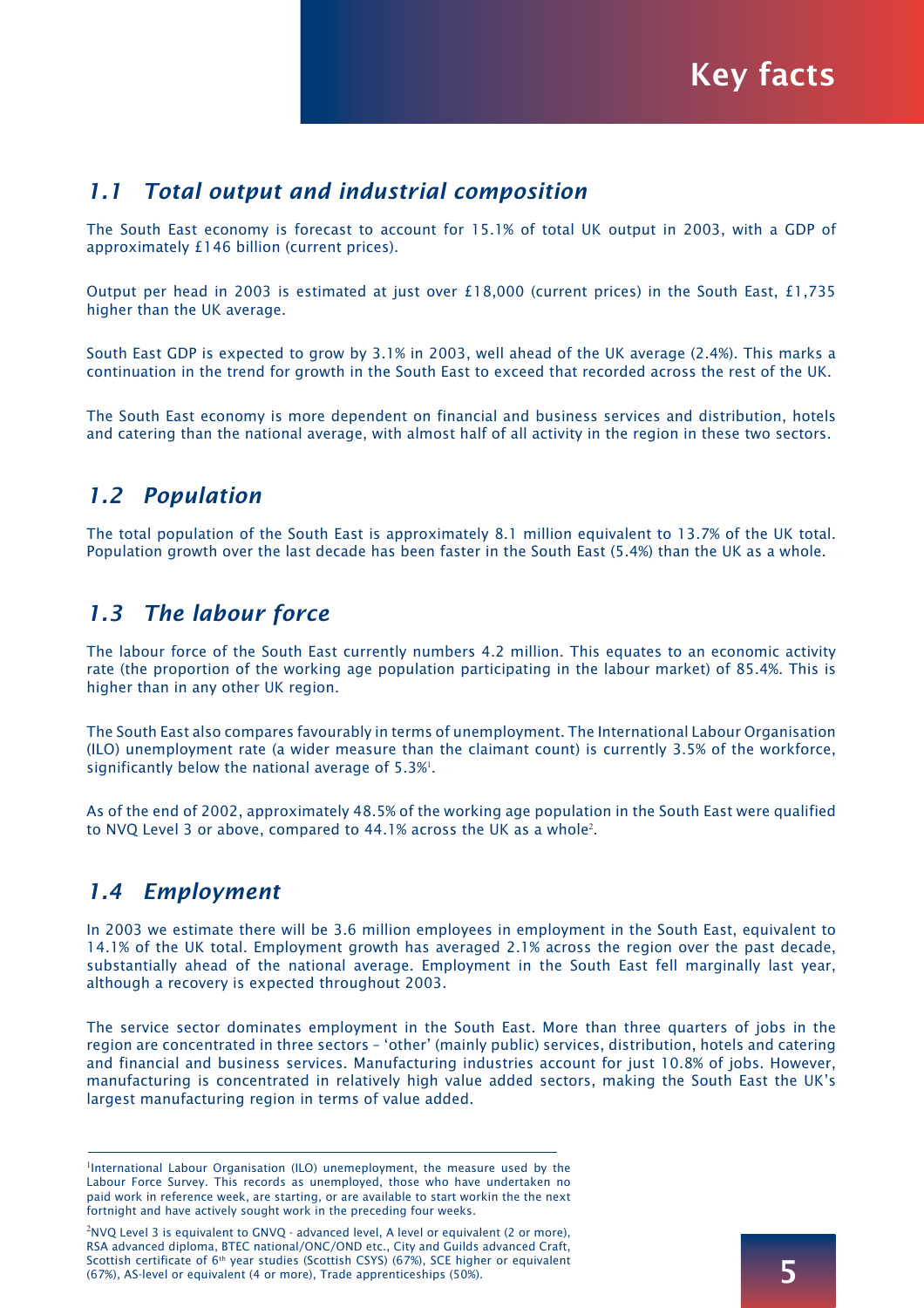## *1.5 Incomes and spending*

Household disposable income in the South East was estimated at £113 billion (current prices) in 2003. This is equivalent to 15.1% of the UK total. Income growth in the South East has been faster than the national average over the past decade (3.4% and 3.2% respectively).

Consumer spending in the South East has been particularly strong in recent years, reaching an estimated £108 billion in 2003 (measured at current prices). Growth over the past decade has averaged 3.8% a year in the South East compared to 3.6% nationwide.

#### *1.6 Environmental assets*

The South East has a striking concentration of key environmental assets:

- One third of the region is designated as Areas of Outstanding Natural Beauty (AONB) nearly one third of the total AONBs in England.
- Another 15% of land is designated as green belt.
- There are 700 Sites of Special Scientific Interest (SSSI).
- There are approximately 93,000 designated historic buildings, sites and areas.
- A total of 72 km of the South East's coastline is designated as Heritage Coast.

These assets make a key contribution to the region's prosperity. At one level, they form part of the region's attractiveness to business investors. At another, at least 530 environmental technology firms are present in the South East.

## *1.7 Untapped potential*

Although the South East is one of the most prosperous regions in the UK, there are pockets of severe deprivation. In particular, the coastal fringes of the region are performing significantly below regional and national average levels. Enhancing the growth rates in these areas will contribute to the overall prosperity of the region.

- South East contains 119 of the worst 20% wards nationally, a higher number than South West and East of England.
- One million people of working age lack basic literacy or numeracy skills in the South East.
- Despite the low unemployment rate in the region, over 150,000 people are unemployed in the South East, a higher number than six other English regions. Unemployment rates in the Isle of Wight, Brighton and Hove and Medway are significantly higher than the regional and national average.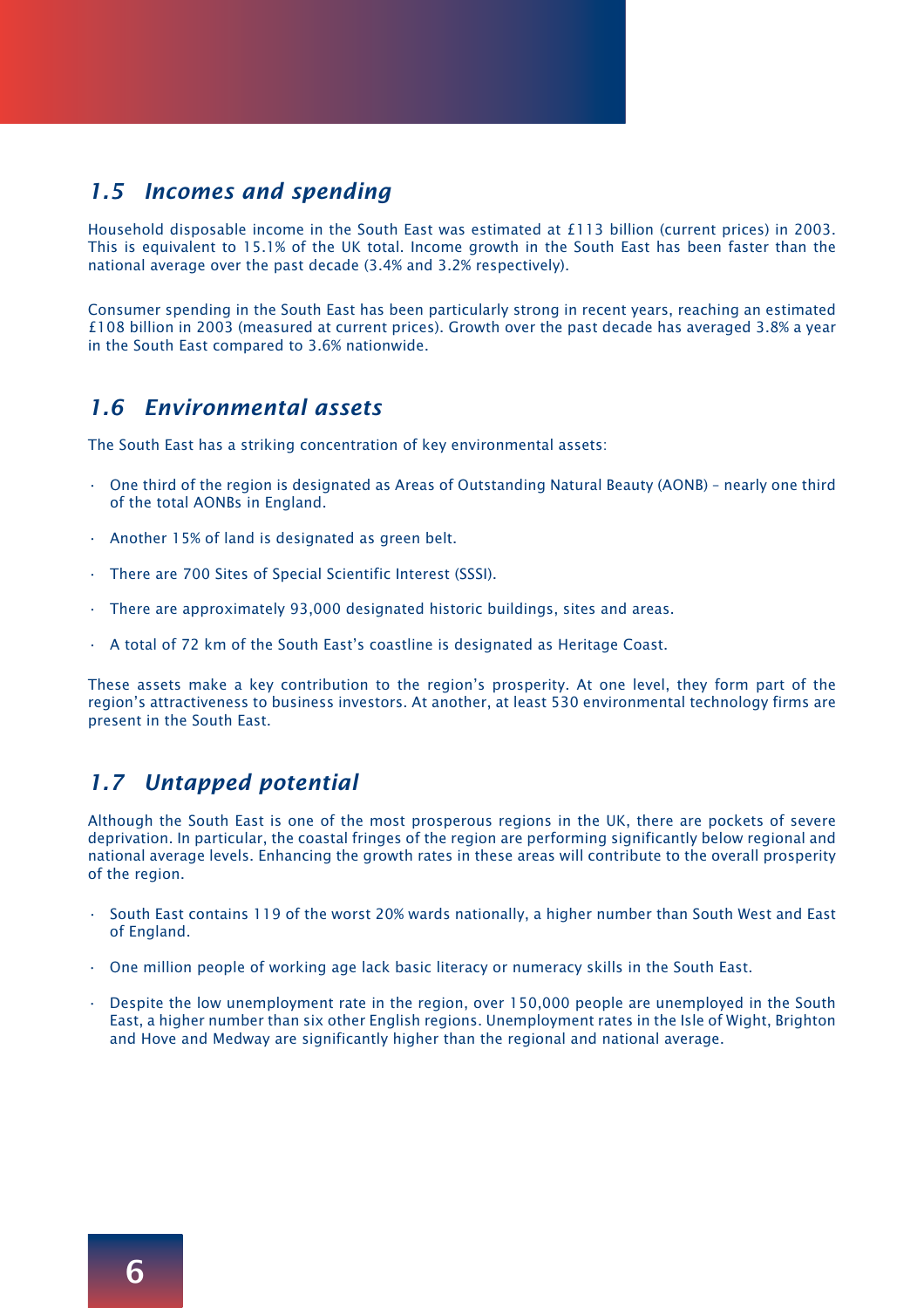## *1.8 Budget 2003: Implications for the South East*

The 2003 Budget was cautiously welcomed by businesses. Some of the key announcements effecting small businesses in particular included:

- Corporation tax, small business corporation tax and capital gains tax all frozen.
- Stamp duty on buying business properties left unchanged.
- Vehicle exile rates for lorries frozen, and the previously announced rise in fuel duty deferred for six months.
- Firms with a turnover of less than £56,000 no longer have to pay VAT, and more small businesses exempt from automatic fines for late payment of the tax.
- Existing tax breaks for Research and Development (R&D) extended. With 30% of UK's private sector R&D expenditure, the South East will benefit particularly from this incentive to innovate.

Chancellor Brown announced plans to review whether civil service and non-departmental bodies should be relocated from London to other UK regions.

Finally, Chancellor Brown recognised that in the past rateable income from new businesses has flowed directly to the Treasury and not local authorities, despite the encouragement and support provided by local agencies. New legislation will ensure that this income will be shared by central government and local authorities in recognition of their important role in business creation.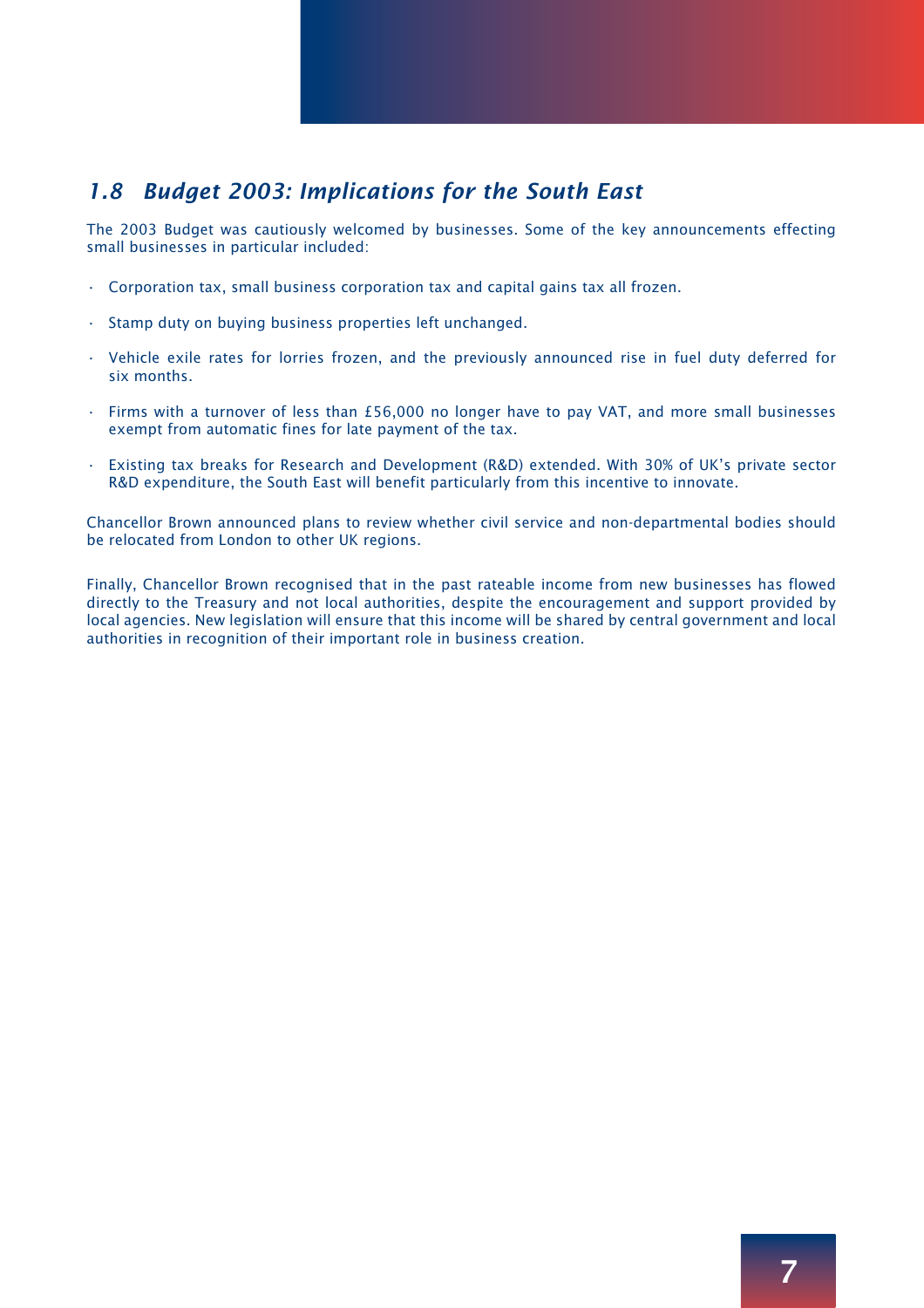#### *2.1 Total output and sectors*

The outlook for the South East economy is for an improvement in growth in 2003 after the slowdown of 2002, although the pick up is likely to take longer to materialise than previous forecasts envisaged. GDP growth in the South East is expected at 3.1% in 2003, strong by national standards but below that achieved in the region around the turn of the century. Growth is expected to remain at this rate in the South East during 2004 and 2005.

The underlying drivers of growth in the economy in the near term are likely to shift somewhat from consumer spending to government consumption and a recovery in exports. The underlying fundamentals on which recovery is based are favourable with low inflation, interest rates and unemployment.



Growth this year in the South East is expected to be led by financial and business services, the public sector and construction. Output from the South East's manufacturing industries is also expected to expand after two years of falling activity.

## *2.2 Employment and unemployment*

Employment in the South East fell marginally in 2002 in response to the slowdown in economic activity. Despite the job losses in the region, activity rates have remained stable, suggesting that the main impact of slowdown has been to relieve excess demand pressures in the job market. Growth in the region is expected to recover this year, with expansion at 0.5% above the national average.

The contrasting fortunes of employment in service sector industries and manufacturing is likely to persist in the South East. Among private services, employment in financial and business services in South East is expected to expand by approximately 1.1% in 2003. This outturn falls well short of the rapid expansion achieved in the late 1990s and reflects global economic weakness and the continuing problems associated with the plunging stock market. This weak backdrop, combined with the continuation of restructuring in the airline industry, are likely to result in job losses in transport and communications in the South East this year.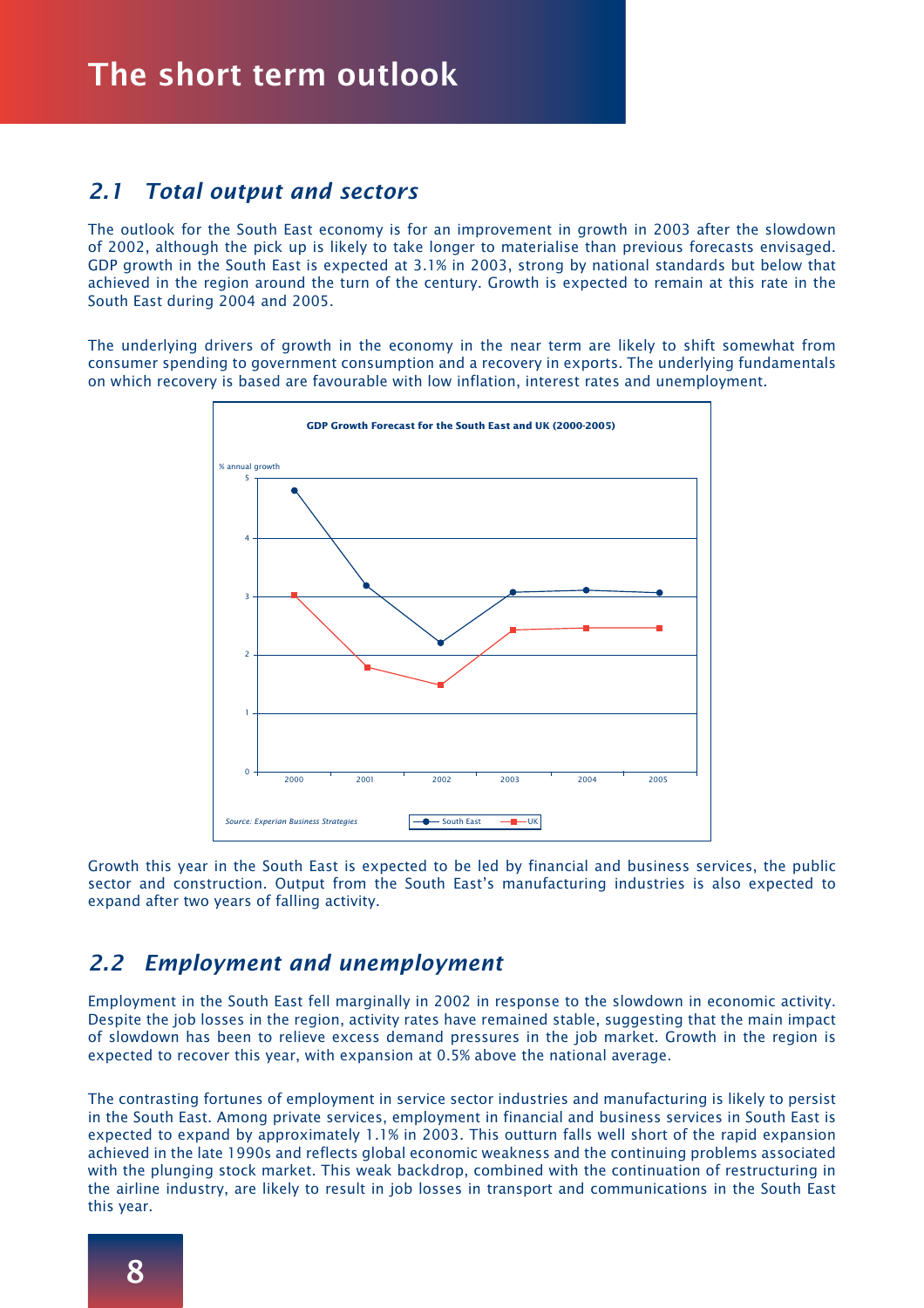Fortunes are expected to be a little better in distribution, hotels and catering, with job gains at a rate of 1.7%. However, the slowdown in consumer spending is likely to constrain further growth as we move towards the end of 2003 and into 2004. On a more positive note, expansionary spending plans unveiled by the Government should lead to an expansion in employment in the key public services of health and education in the region this year and next.

In contrast to gains in service sector employment, manufacturing redundancies are expected to persist, particularly in engineering where restructuring in electronics and mechanical engineering continues in response to weak global demand and increasing competition.

Job gains in the service sector are likely to be sufficient to push the unemployment rate down to 3.5% in the South East this year. This will reverse the upward movement recorded last year.

## *2.3 Incomes and spending*

Household disposable income growth in the South East is set to slow in 2003. This reflects a combination of weaker wage settlements, weak employment growth last year and forthcoming tax increases in the form of higher National Insurance contributions.

The slowdown in income growth, combined with falling consumer confidence, will lead to slower consumer spending growth in the South East this year.

## *2.4 The housing market*

A marked slowdown in house price inflation is expected in the South East this year to 7.5%. At this stage a house price crash in the South East is not expected, although a little or no growth is anticipated in the region in 2004 and 2005.

## *2.5 Tourism in the region*

Tourism continues to play a key role in the South East economy, despite the difficulties endured due to foot and mouth and then the fall in confidence in the aftermath of September 11th. Visitor numbers to the region in 2002 are not yet available, although they are likely to show a moderation in overseas visitors to the region.

A broad proxy for tourism activity is employment in hotels and catering. We estimate approximately 232,000 people currently work in the industry in the South East, up 1.5% on 2002. Tourism in the region benefits from its close proximity to major international airports (Heathrow, Gatwick), tourist towns such as (Oxford, Winchester and Brighton), and Areas of Outstanding Natural Beauty (the New Forest, South Downs)

## *2.6 Inward investment*

Latest data for inward investment in the South East refers to the 2001/02 financial year. This showed that the region attracted 16.5% of all inward investment projects in the UK (7.1% of manufacturing projects and 21.1% of non-manufacturing). The South East remained the most sought after location outside of London.

Latest data for the third quarter of last year showed deterioration in inward investment in the UK relative to the second quarter, reflecting the worsening economic climate. This fall is likely to be reflected in the results for the South East when new data becomes available in the summer.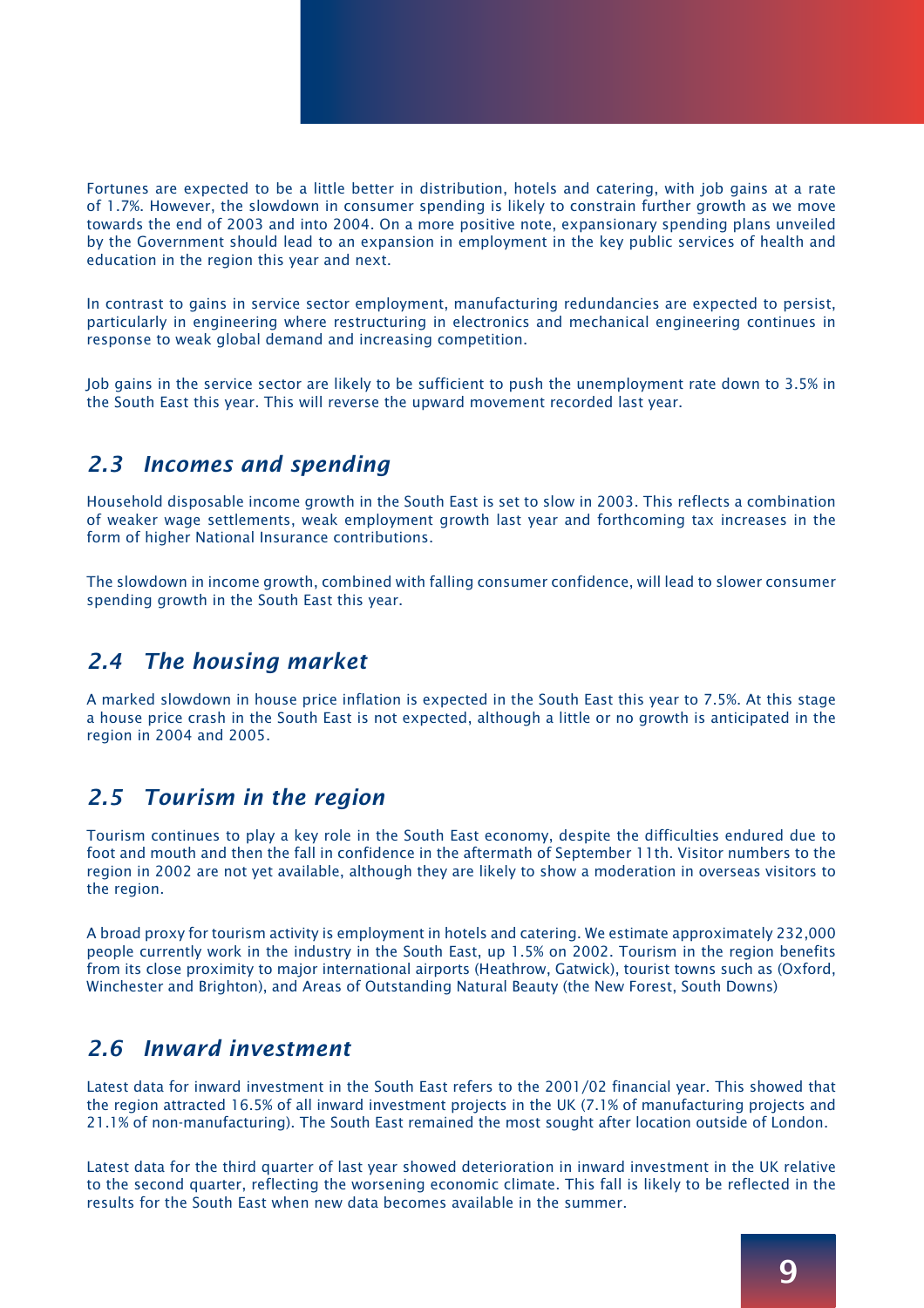## *3.1 Total output and sectors*

Over the medium to long term, we expect the South East economy to continue to outperform the UK. GDP growth is forecast at approximately 3% each year over the next ten years, close to its long run trend.

Despite their recent difficulties, key growth sectors in the South East are likely to include transport and communications and financial and business services. In addition, construction, distribution, hotels and catering and the public sector are all expected to achieve faster growth in the South East than nationally.

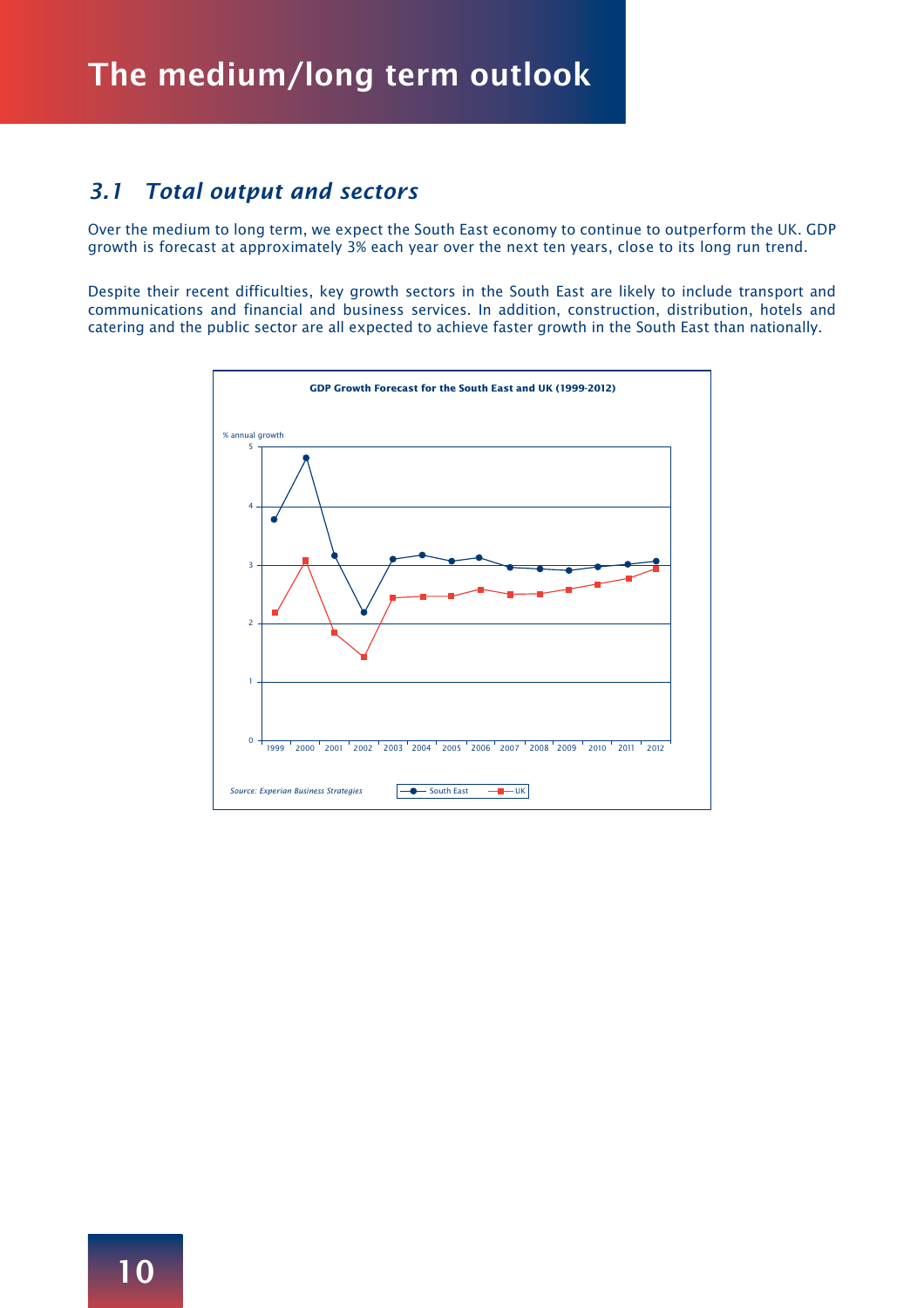## *3.2 Employment and unemployment prospects*

Employment is expected to increase in the South East over the coming decade, although gains are unlikely to match that achieved over the last decade. Much of this reflects labour market fundamentals that are likely to be less positive in the future than they have been in the past. These include less favourable demographics, relatively low unemployment and less scope for 'employer friendly' labour market legislation.

Even so, employment growth in the South East is expected to exceed the national average over the next decade, although growth will be restricted to the service sector. In particular, we anticipate healthy gains in financial and business services and distribution, hotels and catering as the global recovery boosts consumer and business confidence. Transport and communications and the public sector are also expected to employ more workers.

The recent contraction in employment in the South East's manufacturing sector is likely to persist. Losses will be concentrated in engineering and metals, mineral and chemicals. In 2012, we estimate just 8.4% of the South East's workforce will be in manufacturing industries. However, the manufacturing output will continue to grow modestly over the next decade, reflecting continuing productivity improvement to sustain international competitiveness.

Despite this projection for jobs in manufacturing, the gains anticipated in the service sector will be sufficient to push down unemployment in the South East, both in terms of rates and levels. In 2012, the ILO unemployment rate is expected to be just 2.0% in the South East compared to 4.3% for the UK as a whole.